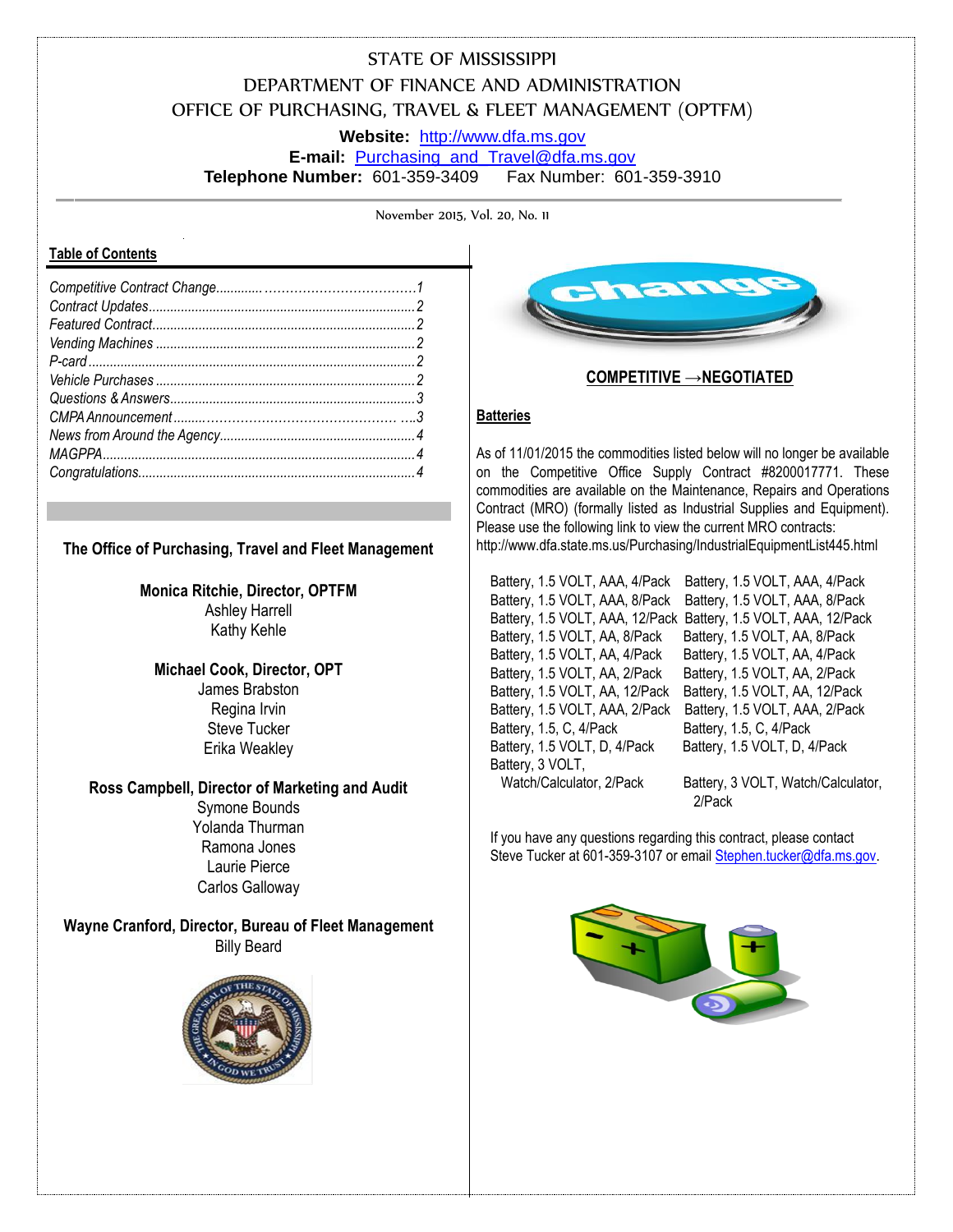#### **PURCHASING NOTES**

#### **CONTRACT UPDATES**

The following bid contract(s) were effective November 1, 2015:

*Competitive Bid Contract:* Office Supplies

# *Negotiated Contracts*

Automotive Parts and Equipment Furniture-Panel Systems Outboard Motors

*Cooperative Contracts* Morris and Dickson (Pharmaceuticals)



### **LABORATORY EQUIPMENT AND SUPPLIES**

**Commodity**: This negotiated state contract features the following products: First Aid Kits, Syringes, Needles, Lasers, Microscopes, etc.

**Type of Contract**: Negotiated contract – *remember, this means that you can negotiate your best price from the vendors on contract*. State agencies *may* buy from any of the contract vendors listed below, or state agencies *may* purchase the item from other than the contract vendor provided they follow the applicable procedures set forth in Section 31-7-13 (a), (b), or (c) and that the price shall not exceed the negotiated contract price.

**Dates of Contract:** October 1, 2015 – September 30, 2016

**Vendors on Contract**: There are currently fourteen (14) vendors who offer a variety of products mentioned above. The best way to look at products and compare prices among the vendors is to view the following website:

<http://www.dfa.state.ms.us/Purchasing/LaboratoryList175.html>

#### **Vendors/State Contract Number**

| Cardinal Health                         | 8200021359 |
|-----------------------------------------|------------|
| Carolina Biological Supply Company      | 8200021222 |
| Chemglass Inc.                          | 8200021197 |
| <b>Environmental Express</b>            | 8200021182 |
| Fisher Scientific                       | 8200020875 |
| Flinn Scientific, Inc.                  | 8200021201 |
| <b>Frey Scientific</b>                  | 8200021205 |
| <b>Grainger Industrial Supply</b>       | 8200021335 |
| Nycom Inc.                              | 8200021358 |
| <b>Quality Environmental Containers</b> | 8200021327 |
| <b>Sheldon Laboratory Systems</b>       | 8200021357 |
| <b>Taylor Distribution Group</b>        | 8200021203 |
| Tronex International                    | 8200021229 |
| <b>VWR</b> International                | 8200021301 |

**Contract Analyst**: Steve Tucker, [stephen.tucker@dfa.ms.gov](mailto:stephen.tucker@dfa.ms.gov) C**ontract Spend**: During the last period, this contract had a spend of \$8,536,268.21.

#### **MARKETING AND AUDIT**

#### **Vending Machines**

In 1936 the Randolph-Sheppard Vending Stand Act was passed in Congress. This act was created as a way of providing self-supporting blind persons with employment. Section 43-3-93 of the Mississippi Code states that state agencies shall give preference to blind persons in the operation of vending facilities on state property, upon the request of Vocational Rehabilitation for the Blind.

What this means is that the Vocational Rehabilitation for the Blind shall have the first opportunity at operating vending facilities on a state owned property. If the Vocational Rehabilitation for the Blind determines it should not operate vending machines in the facility due to insufficient revenues, then it will have first opportunity to negotiate with licensed commercial vendors for coin or currency operated vending machines.

#### **PROCUREMENT CARD (P-CARD)**

Using your departmental or individual procurement card (p-card) for purchases less than \$5000.00 can help your agency with its purchases in more than one way.

The use of the p-card can help decrease the number of purchase orders and can also help your office become more effective and efficient with its purchasing procedures. One of the many things that you can use your pcard for is organization membership fees and conference/event registrations. When using your procurement card for conference registration fees, it is important to remember that any other travel related expenses specific to that conference such as hotel expenses and airfare are to be placed on the departmental or individual travel card. Also, if an individual will be attending an event hosted by a state university, those registration fees can be paid by using the state procurement card; however, those transactions will not go through until after the card has been opened to process that type of purchase. In those instances, contact the state procurement card administrator, Symone Bounds, and the block will be lifted so that the transaction can be processed.

If any other issues arise with your agency's departmental or individually assigned cards, please feel free to go to the Procurement Card Guidelines on OPTFM's website at

[http://www.dfa.state.ms.us/Purchasing/ProcurementCardServices/Proc](http://www.dfa.state.ms.us/Purchasing/ProcurementCardServices/ProcurementCardGuidelinesRevised10-30-2013.pdf) [urementCardGuidelinesRevised10-30-2013.pdf](http://www.dfa.state.ms.us/Purchasing/ProcurementCardServices/ProcurementCardGuidelinesRevised10-30-2013.pdf)

or contact Symone Bounds, Procurement Card Administrator at [Symone.Bounds@dfa.ms.gov](mailto:Symone.Bounds@dfa.ms.gov) or 601-359-9373 or Ross Campbell, Director of Marketing and Audit a[t Ross.Campbell@dfa.ms.gov](mailto:Ross.Campbell@dfa.ms.gov) or 601- 359-2004.

#### **VEHICLE PURCHASES**

The 2% Fleet reduction is still in effect through June 30, 2016. If an agency orders a new vehicle, each agency must be prepared to sell one that is in the existing inventory. The Bureau of Fleet Management is still tasked with the responsibility to ensure that the overall size of the state fleet does not increase. All requests for new vehicles must be submitted

**PAGE 2**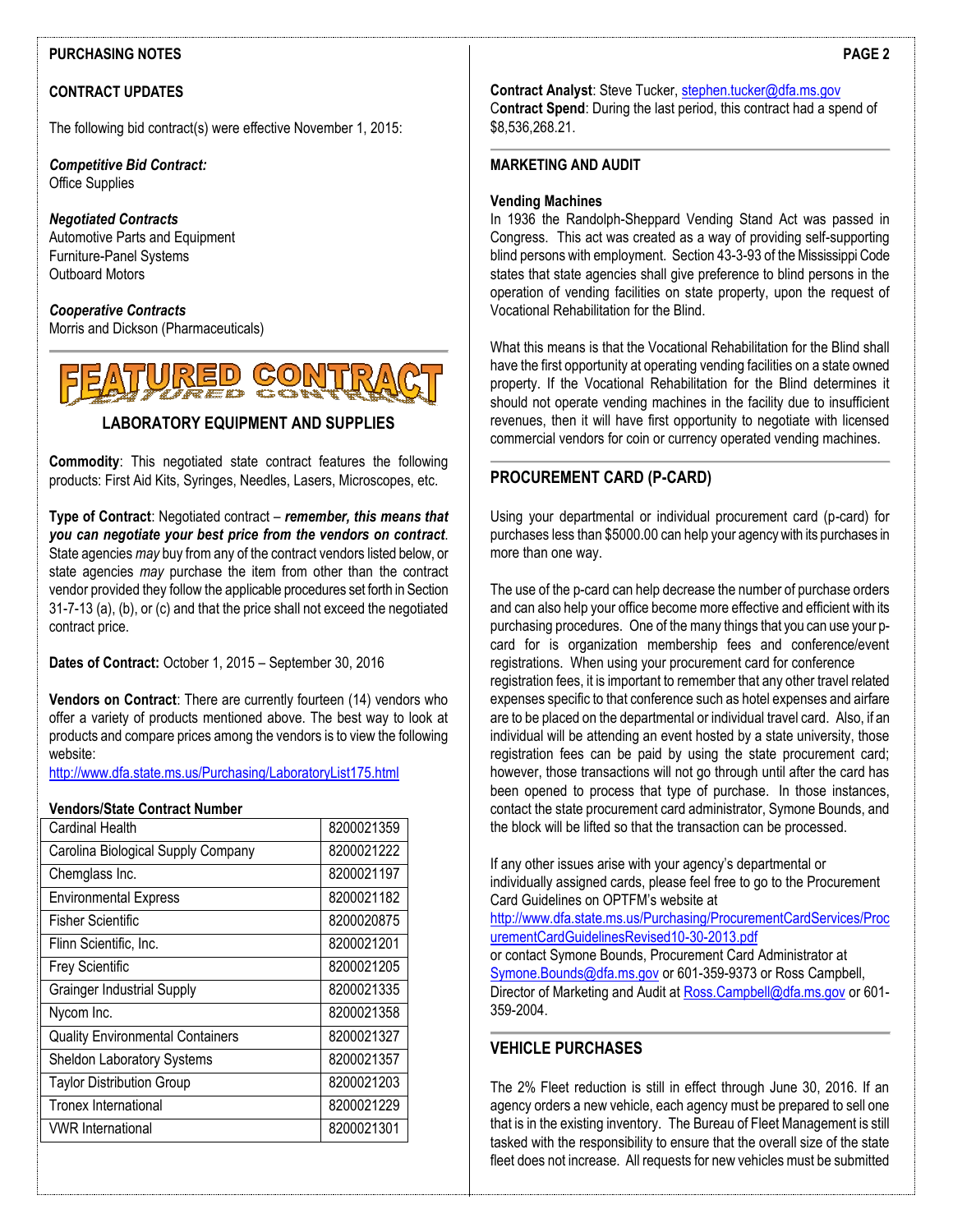#### **PURCHASING NOTES**

with the VR-1 form. BFM is receiving incomplete justifications which causes the approval process to be delayed and in some instances has resulted in agencies missing the vehicle cut-off date. Please provide an accurate and complete justification for the intended use of the new vehicle purchase.

BFM encourages agencies to order vehicles early in the budget year to eliminate missing the production cut- off date on current contract vehicles.

*The Office of Purchasing Travel and Fleet Management are often asked questions regarding various topics. We would like to take this opportunity to share some of these questions and answers in our monthly newsletter as a possible learning tool for others.* \*\*\*\*

**Question:** "Does a vendor have authority to charge a restocking fee for items ordered and delivered but returned due to no fault of the *Answer: "*No, the Attorney General stated in an opinion "we find no authority within the provisions of the public purchases law, codified in Section 31-7-1 of the MS. Code...to pay restocking fees as described."

*Question:* "For a \$19,000 Sole Source, the ITS Procurement Manual states that the Sole Source certification is delegated to our University's CIO. For that dollar amount, are we supposed to submit to DFA and follow DFA's sole source procedures and advertise in the portal and papers?"

*Answer:* "Any procurement for ITS products normally only needs ITS approval, including sole source ITS procurements. An exception would be a copier procurement exceeding \$500,000 which would need PPRB approval."

*Question:* "Our agency has mistakenly purchased their toner cartridges from other than the state contract vendor because it was not properly or adequately listed in MAGIC. We are having to watch for these purchases on P-card documentation and when purchased we have the departments return the cartridges and purchase them on state contract."

**Answer:** "This is something that will eventually be corrected by MASH. The description field character for each line item is limited on the Overview tab, so all models cannot be listed. You will need to select the line item long description to see all models that are covered. Hopefully this will be corrected in the near future."

*Questions:* "Why should an agency have to pay \$159.50 for a printer cartridge that is on state contract when they can purchase the same cartridge locally for \$103.99?"

*Answer:* "Each vendor has the same opportunity to bid on a state contract when it is advertised. Vendors should offer their best price at that time."

*Question:* "How does an agency enter a purchase order in MAGIC for an existing copier that is no longer on contract?"

*Answer:* The agency should use the current supplier number and contract number, but reference the old/expired contract number and complete the new Rental Agreement. (Contracts cannot exceed five (5) years.)

*Question:* "I had a situation where an employee went out of state and used his private vehicle and not county owned vehicle. The employee was under the impression the \$.23 reimbursement rate per mile was only for in-state and not out-of-state. Can you please tell me if it is different or the same rule of thumb?"

*Answer:* "The mileage rate is the same for in-state as well as out-ofstate travel on official business.

*Question:* "I have a city employee traveling to London, England. Can you provide per diem rates for that area?"

*Answer:* "We do not set a maximum daily reimbursement for locations outside of the CONUS. Our policy is that meals for international travel are based on what the employee claims. While we do not require receipts, some agencies and governing authorities do. To estimate the coast of total reimbursement per day, please visit the following link: [http://aoprals.state.gov/web920per\\_diem.asp](http://aoprals.state.gov/web920per_diem.asp) You can scroll down and

locate London and estimate in the M&IE column.

**Question:** "Where do I go to correctly search for bid postings?" Answer: You will need to use the following website to view all state procurement opportunities: [https://www.ms.gov/dfa/contract\\_bid\\_search/](https://www.ms.gov/dfa/contract_bid_search/)

*Question:* "Can Governing Authorities issue an RFP for non-IT related commodities?"

**Answer:** "If a Governing Authority is considered a certified purchasing office, they may issue an RFP per 31-7-13 (d) (ii); however, if the governing authority is not a certified purchasing office competitive sealed bids must be used."

*Question*: "Is a governing authority exempt from using the State procurement card program?"

*Answer: "*No, governing authorities must use the State's card program unless they receive authority to do otherwise from OPT."

*Question:* "My agency wants to lease/rent a commodity. What is the process for doing this?"

*Answer:* "A justification must be submitted to OPT, per Section 3.117 of the Procurement Manual. If approved, approval to lease/rent does not exempt the agency from doing a competitive procurement.

# ANNOUNCEMENT

The future dates have been released for the CMPA classes. The dates are January 26-28, March 29-31 and May 3-5, 2016.

If you are employed with a state agency and are interested in attending, please visit OPTFM's website at: [http://www.dfa.state.ms.us/Purchasing/Training.html.](http://www.dfa.state.ms.us/Purchasing/Training.html) The classes will be held at Information Technology Services.